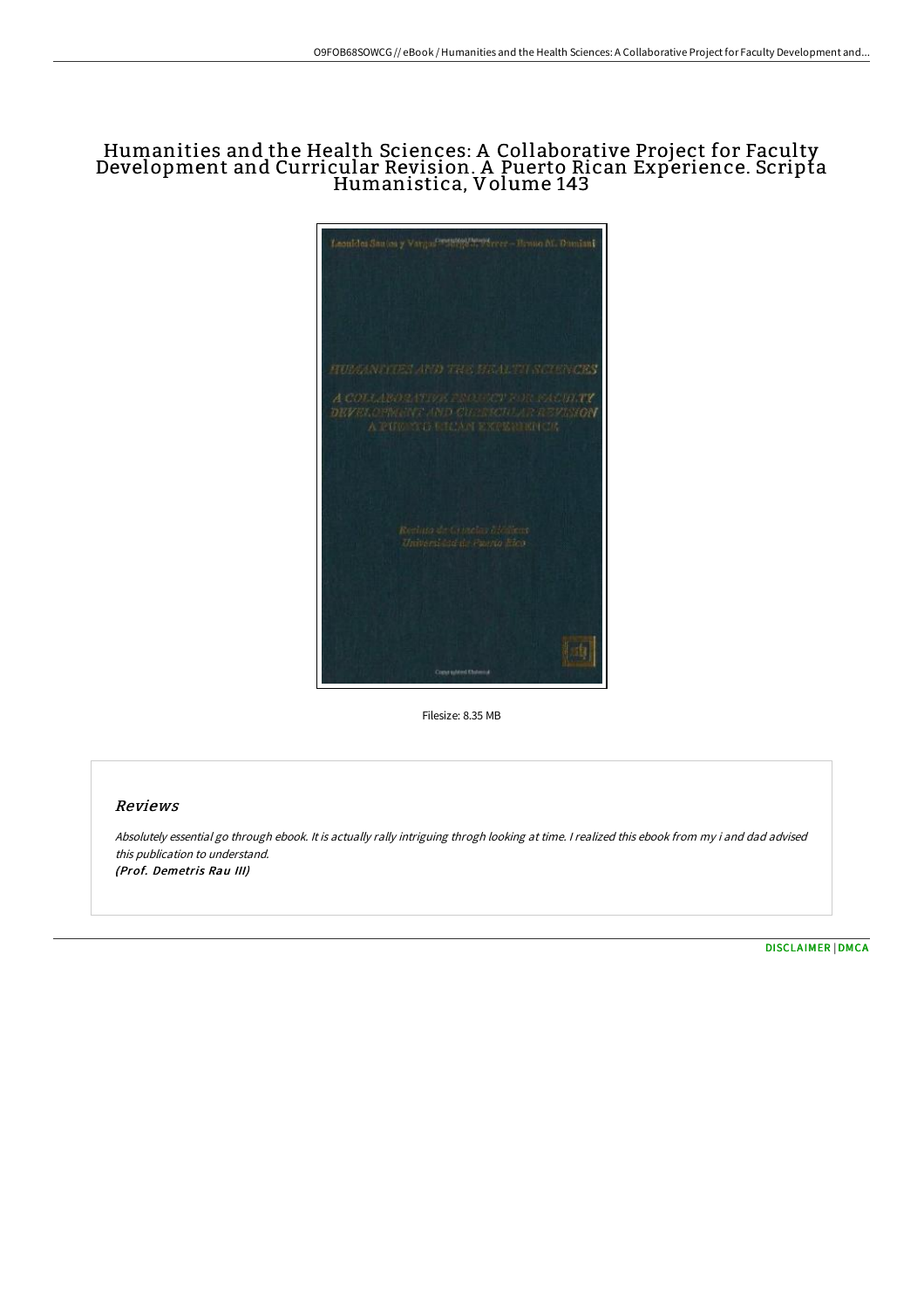## HUMANITIES AND THE HEALTH SCIENCES: A COLLABORATIVE PROJECT FOR FACULTY DEVELOPMENT AND CURRICULAR REVISION. A PUERTO RICAN EXPERIENCE. SCRIPTA HUMANISTICA, VOLUME 143

♤ **DOWNLOAD PDF** 

To save Humanities and the Health Sciences: A Collaborative Project for Faculty Development and Curricular Revision. A Puerto Rican Experience. Scripta Humanistica, Volume 143 PDF, make sure you refer to the button below and download the document or have access to additional information which are in conjuction with HUMANITIES AND THE HEALTH SCIENCES: A COLLABORATIVE PROJECT FOR FACULTY DEVELOPMENT AND CURRICULAR REVISION. A PUERTO RICAN EXPERIENCE. SCRIPTA HUMANISTICA, VOLUME 143 book.

Scripta Humanistica, 2001. Condition: New. 190 pp., new!!, hardcover.

Read Humanities and the Health Sciences: A [Collaborative](http://techno-pub.tech/humanities-and-the-health-sciences-a-collaborati.html) Project for Faculty Development and Curricular Revision. A Puerto Rican Experience. Scripta Humanistica, Volume 143 Online

Download PDF Humanities and the Health Sciences: A [Collaborative](http://techno-pub.tech/humanities-and-the-health-sciences-a-collaborati.html) Project for Faculty Development and Curricular Revision. A Puerto Rican Experience. Scripta Humanistica, Volume 143